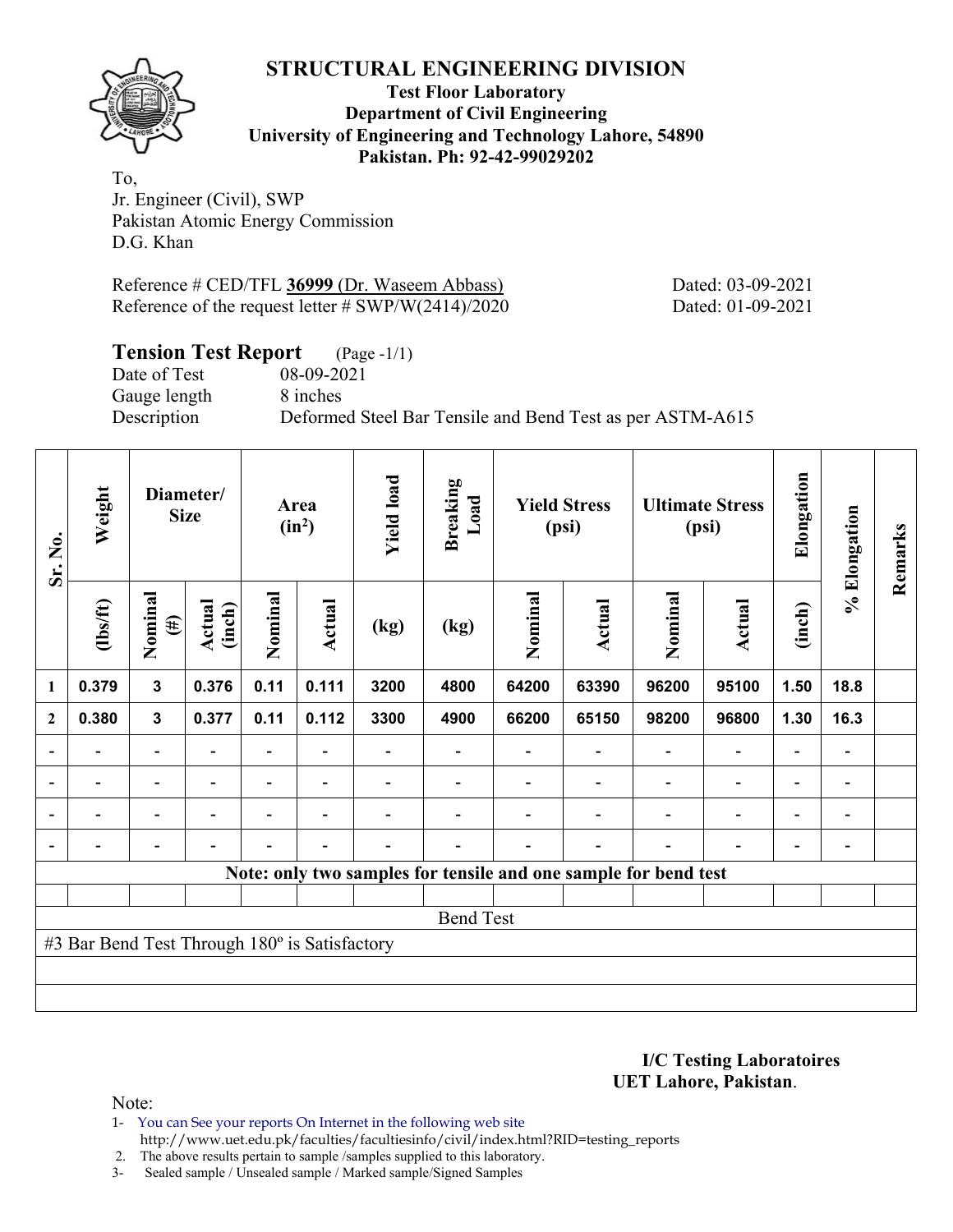

## **Test Floor Laboratory Department of Civil Engineering University of Engineering and Technology Lahore, 54890 Pakistan. Ph: 92-42-99029202**

To, G. M - Engineering Mughals Pakistan (Private) Limited Construction of Main Head office & Gate House Building at DHA, Multan

| Reference # CED/TFL 37004 (Dr. Waseem Abbass)                 | Dated: 06-09-2021 |
|---------------------------------------------------------------|-------------------|
| Reference of the request letter $\# 786/MPL-0074/030901/2021$ | Dated: 03-09-2021 |

# **Tension Test Report** (Page -1/1)

Date of Test 08-09-2021 Gauge length 8 inches

Description Deformed Steel Bar Tensile and Bend Test as per ASTM-A615

| Sr. No.                  | Weight                                         |                          | Diameter/<br><b>Size</b><br>(inch) |                          | Area<br>$(in^2)$         | <b>Yield load</b>        | <b>Breaking</b><br>Load |         | <b>Yield Stress</b><br>(psi)                                    |                          | <b>Ultimate Stress</b><br>(psi) | Elongation               | % Elongation             | Remarks |
|--------------------------|------------------------------------------------|--------------------------|------------------------------------|--------------------------|--------------------------|--------------------------|-------------------------|---------|-----------------------------------------------------------------|--------------------------|---------------------------------|--------------------------|--------------------------|---------|
|                          | (1bs/ft)                                       | Nominal                  | Actual                             | Nominal                  | Actual                   | (kg)                     | (kg)                    | Nominal | Actual                                                          | Nominal                  | <b>Actual</b>                   | (inch)                   |                          |         |
| 1                        | 4.247                                          | 10                       | 1.261                              | 1.27                     | 1.248                    | 44800                    | 57000                   | 77800   | 79110                                                           | 99000                    | 100700                          | 1.50                     | 18.8                     |         |
| $\mathbf{2}$             | 4.198                                          | 10                       | 1.254                              | 1.27                     | 1.234                    | 38600                    | 52200                   | 67000   | 68940                                                           | 90600                    | 93300                           | 1.70                     | 21.3                     |         |
| $\overline{a}$           |                                                | $\overline{\phantom{0}}$ |                                    |                          |                          |                          |                         |         |                                                                 |                          | $\overline{\phantom{0}}$        | $\blacksquare$           | $\overline{\phantom{a}}$ |         |
| $\overline{\phantom{a}}$ | $\qquad \qquad \blacksquare$                   | $\blacksquare$           | $\overline{\phantom{0}}$           | $\overline{\phantom{0}}$ | $\overline{\phantom{a}}$ |                          |                         |         | $\overline{\phantom{0}}$                                        | $\blacksquare$           | $\blacksquare$                  | $\overline{\phantom{0}}$ | $\overline{\phantom{a}}$ |         |
| $\blacksquare$           | $\blacksquare$                                 | $\overline{\phantom{0}}$ |                                    | $\blacksquare$           | $\blacksquare$           |                          |                         |         | $\blacksquare$                                                  | $\overline{\phantom{0}}$ | $\overline{\phantom{0}}$        | $\overline{\phantom{0}}$ | $\blacksquare$           |         |
|                          | -                                              | -                        | ۰                                  | $\blacksquare$           | $\blacksquare$           | $\overline{\phantom{0}}$ |                         |         | $\overline{\phantom{a}}$                                        | $\blacksquare$           | $\overline{\phantom{0}}$        | $\overline{\phantom{0}}$ | $\blacksquare$           |         |
|                          |                                                |                          |                                    |                          |                          |                          |                         |         | Note: only two samples for tensile and one sample for bend test |                          |                                 |                          |                          |         |
|                          |                                                |                          |                                    |                          |                          |                          |                         |         |                                                                 |                          |                                 |                          |                          |         |
|                          |                                                |                          |                                    |                          |                          |                          | <b>Bend Test</b>        |         |                                                                 |                          |                                 |                          |                          |         |
|                          | #10 Bar Bend Test Through 180° is Satisfactory |                          |                                    |                          |                          |                          |                         |         |                                                                 |                          |                                 |                          |                          |         |
|                          |                                                |                          |                                    |                          |                          |                          |                         |         |                                                                 |                          |                                 |                          |                          |         |
|                          |                                                |                          |                                    |                          |                          |                          |                         |         |                                                                 |                          |                                 |                          |                          |         |

**I/C Testing Laboratoires UET Lahore, Pakistan**.

Note:

1- You can See your reports On Internet in the following web site http://www.uet.edu.pk/faculties/facultiesinfo/civil/index.html?RID=testing\_reports

2. The above results pertain to sample /samples supplied to this laboratory.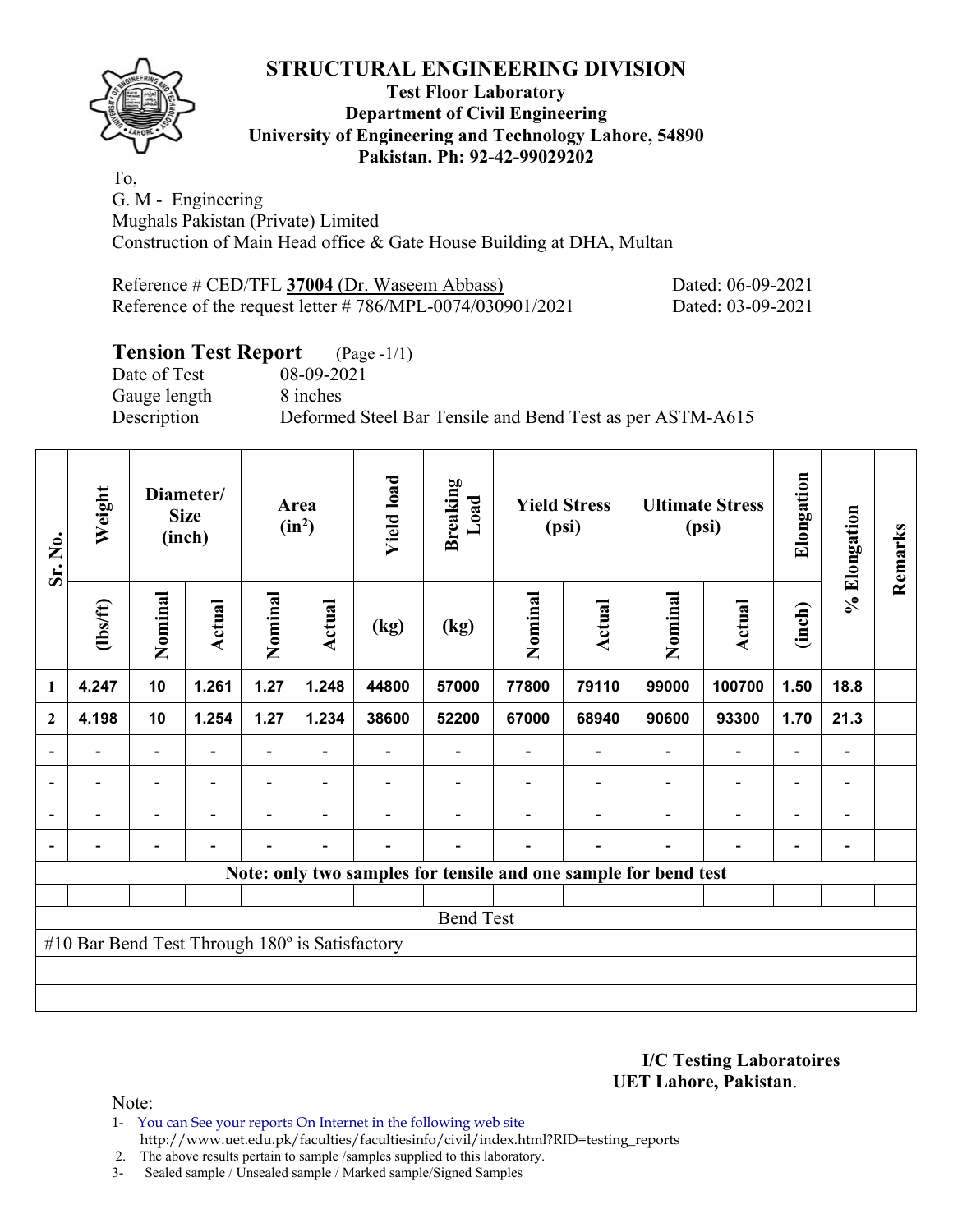### **Test Floor Laboratory Department of Civil Engineering University of Engineering and Technology Lahore, 54890 Pakistan. Ph: 92-42-99029202**

To, Sub Divisional Officer Highway Sub Division No. 1 Lahore (W/I of Road from Kahna Kacha Road to Halloki Railway Crossing (Part-A) Length = 1.69 km in District Lahore (Construction of Bridge over Hudaiara Drain (RD 257+00) 4 Span 55' Each)

Reference # CED/TFL **37005** (Dr. Waseem Abbass) Dated: 06-09-2021 Reference of the request letter # 168/SDO-I Dated: 21-08-2021

# **Tension Test Report** (Page -1/1)

Date of Test 08-09-2021 Gauge length 8 inches

Description Deformed Steel Bar Tensile and Bend Test as per ASTM-A615

| Sr. No.                  | Weight                                        |                          | Diameter/<br><b>Size</b> |         | Area<br>$(in^2)$ | <b>Yield load</b> | <b>Breaking</b><br>Load |         | <b>Yield Stress</b><br>(psi)                                    |         | <b>Ultimate Stress</b><br>(psi) | Elongation               | % Elongation                 | Remarks |
|--------------------------|-----------------------------------------------|--------------------------|--------------------------|---------|------------------|-------------------|-------------------------|---------|-----------------------------------------------------------------|---------|---------------------------------|--------------------------|------------------------------|---------|
|                          | $\frac{2}{10}$                                | Nominal<br>$(\#)$        | Actual<br>(inch)         | Nominal | Actual           | (kg)              | (kg)                    | Nominal | Actual                                                          | Nominal | <b>Actual</b>                   | (inch)                   |                              |         |
| $\mathbf{1}$             | 0.372                                         | $\mathbf{3}$             | 0.373                    | 0.11    | 0.109            | 3200              | 4800                    | 64200   | 64540                                                           | 96200   | 96900                           | 1.40                     | 17.5                         |         |
| $\overline{2}$           | 0.372                                         | $\mathbf{3}$             | 0.373                    | 0.11    | 0.109            | 3100              | 4900                    | 62200   | 62570                                                           | 98200   | 98900                           | 1.30                     | 16.3                         |         |
| $\overline{\phantom{a}}$ |                                               | $\overline{\phantom{a}}$ |                          |         |                  |                   |                         |         |                                                                 |         | $\overline{\phantom{a}}$        | $\blacksquare$           | $\qquad \qquad \blacksquare$ |         |
| $\overline{\phantom{a}}$ |                                               |                          |                          |         |                  |                   |                         |         |                                                                 |         | $\overline{\phantom{a}}$        | $\overline{\phantom{0}}$ |                              |         |
| $\overline{\phantom{0}}$ |                                               | $\overline{\phantom{0}}$ |                          |         |                  |                   |                         |         |                                                                 |         | $\overline{\phantom{a}}$        | $\overline{\phantom{0}}$ | $\overline{\phantom{0}}$     |         |
| $\overline{\phantom{a}}$ |                                               |                          |                          |         |                  |                   |                         |         |                                                                 |         | -                               | $\overline{\phantom{0}}$ | $\qquad \qquad \blacksquare$ |         |
|                          |                                               |                          |                          |         |                  |                   |                         |         | Note: only two samples for tensile and one sample for bend test |         |                                 |                          |                              |         |
|                          |                                               |                          |                          |         |                  |                   |                         |         |                                                                 |         |                                 |                          |                              |         |
|                          | <b>Bend Test</b>                              |                          |                          |         |                  |                   |                         |         |                                                                 |         |                                 |                          |                              |         |
|                          | #3 Bar Bend Test Through 180° is Satisfactory |                          |                          |         |                  |                   |                         |         |                                                                 |         |                                 |                          |                              |         |
|                          |                                               |                          |                          |         |                  |                   |                         |         |                                                                 |         |                                 |                          |                              |         |
|                          |                                               |                          |                          |         |                  |                   |                         |         |                                                                 |         |                                 |                          |                              |         |

**I/C Testing Laboratoires UET Lahore, Pakistan**.

- 1- You can See your reports On Internet in the following web site http://www.uet.edu.pk/faculties/facultiesinfo/civil/index.html?RID=testing\_reports
- 2. The above results pertain to sample /samples supplied to this laboratory.
- 3- Sealed sample / Unsealed sample / Marked sample/Signed Samples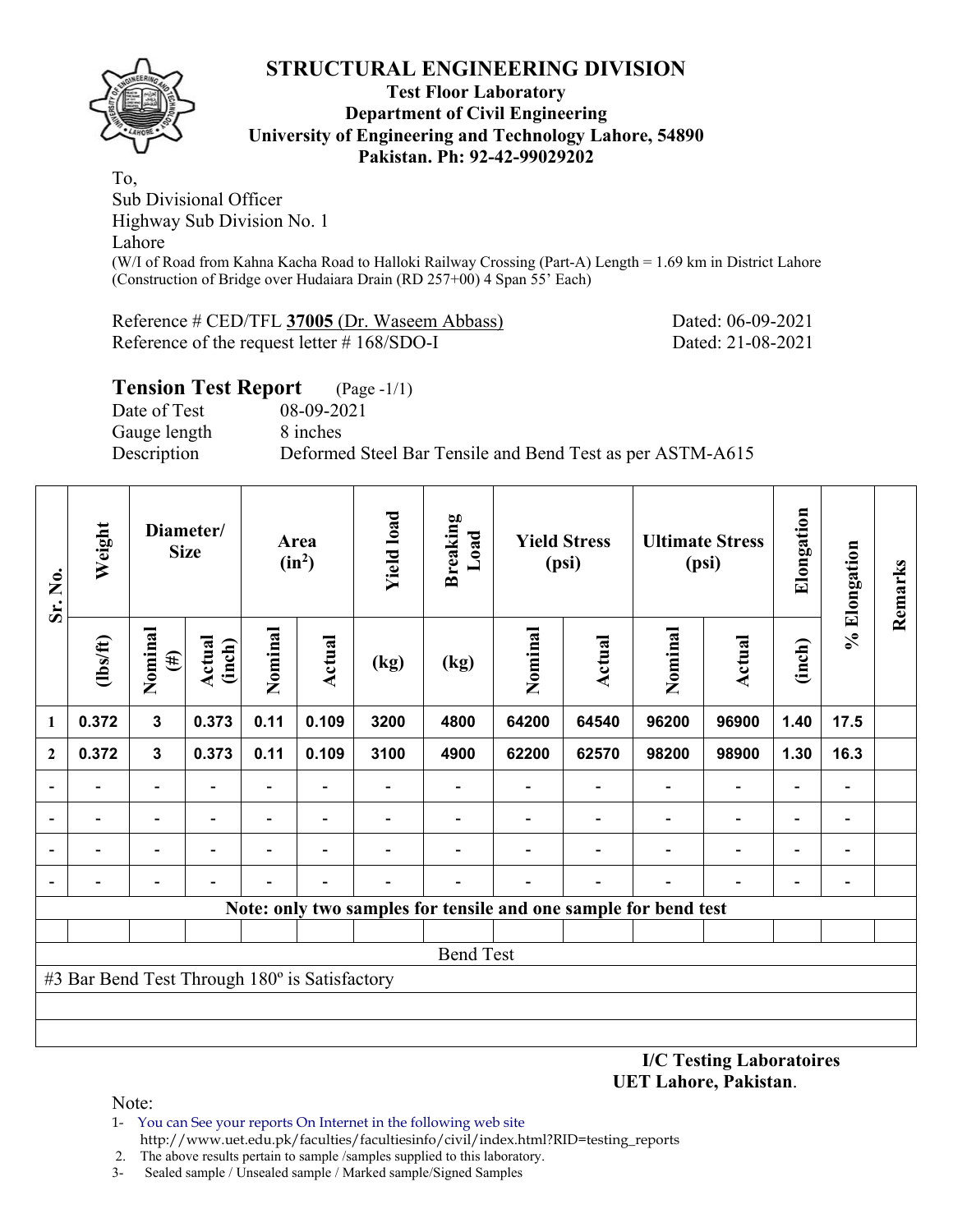

#### **Test Floor Laboratory Department of Civil Engineering University of Engineering and Technology Lahore, 54890 Pakistan. Ph: 92-42-99029202**

To, M/S Trade Tects International (Pvt) Ltd Lahore

Reference # CED/TFL **37007** (Dr. Waseem Abbass) Dated: 06-09-2021 Reference of the request letter # Nil Dated: 03-09-2021

# **Tension Test Report** (Page -1/1) Date of Test 08-09-2021 Gauge length 8 inches

Description Deformed Steel Bar Tensile and Bend Test as per ASTM-A615

| Sr. No.      | Weight           |                          | Diameter/<br><b>Size</b><br>(inch) |                          | Area<br>$(in^2)$ | <b>Yield load</b>                                   | <b>Breaking</b><br>Load                                        |         | <b>Yield Stress</b><br>(psi) |         | <b>Ultimate Stress</b><br>(psi) | Elongation | % Elongation                 | Remarks |
|--------------|------------------|--------------------------|------------------------------------|--------------------------|------------------|-----------------------------------------------------|----------------------------------------------------------------|---------|------------------------------|---------|---------------------------------|------------|------------------------------|---------|
|              | (1bs/ft)         | Nominal                  | Actual                             | Nominal                  | Actual           | (kg)                                                | (kg)                                                           | Nominal | Actual                       | Nominal | Actual                          | (inch)     |                              |         |
| $\mathbf{1}$ | 0.362            | 3/8                      | 0.368                              | 0.11                     | 0.106            | 2800                                                | 4000                                                           | 56200   | 58070                        | 80200   | 83000                           | 1.50       | 18.8                         |         |
| ۰            |                  | $\overline{\phantom{0}}$ |                                    | $\overline{\phantom{0}}$ |                  |                                                     |                                                                |         |                              |         | $\overline{\phantom{0}}$        |            | $\qquad \qquad \blacksquare$ |         |
|              |                  |                          |                                    |                          |                  |                                                     |                                                                |         |                              |         |                                 |            | $\overline{\phantom{a}}$     |         |
| ۰            |                  |                          |                                    |                          |                  |                                                     |                                                                |         |                              |         |                                 |            | $\qquad \qquad \blacksquare$ |         |
|              |                  |                          |                                    |                          |                  |                                                     |                                                                |         |                              |         |                                 |            | $\qquad \qquad \blacksquare$ |         |
|              |                  |                          |                                    |                          |                  |                                                     |                                                                |         |                              |         |                                 |            | $\qquad \qquad \blacksquare$ |         |
|              |                  |                          |                                    |                          |                  |                                                     | Note: only one sample for tensile and one sample for bend test |         |                              |         |                                 |            |                              |         |
|              |                  |                          |                                    |                          |                  |                                                     |                                                                |         |                              |         |                                 |            |                              |         |
|              | <b>Bend Test</b> |                          |                                    |                          |                  |                                                     |                                                                |         |                              |         |                                 |            |                              |         |
|              |                  |                          |                                    |                          |                  | 3/8" Dia Bar Bend Test Through 180° is Satisfactory |                                                                |         |                              |         |                                 |            |                              |         |
|              |                  |                          |                                    |                          |                  |                                                     |                                                                |         |                              |         |                                 |            |                              |         |
|              |                  |                          |                                    |                          |                  |                                                     |                                                                |         |                              |         |                                 |            |                              |         |

#### **I/C Testing Laboratoires UET Lahore, Pakistan**.

Note:

1- You can See your reports On Internet in the following web site http://www.uet.edu.pk/faculties/facultiesinfo/civil/index.html?RID=testing\_reports

2. The above results pertain to sample /samples supplied to this laboratory.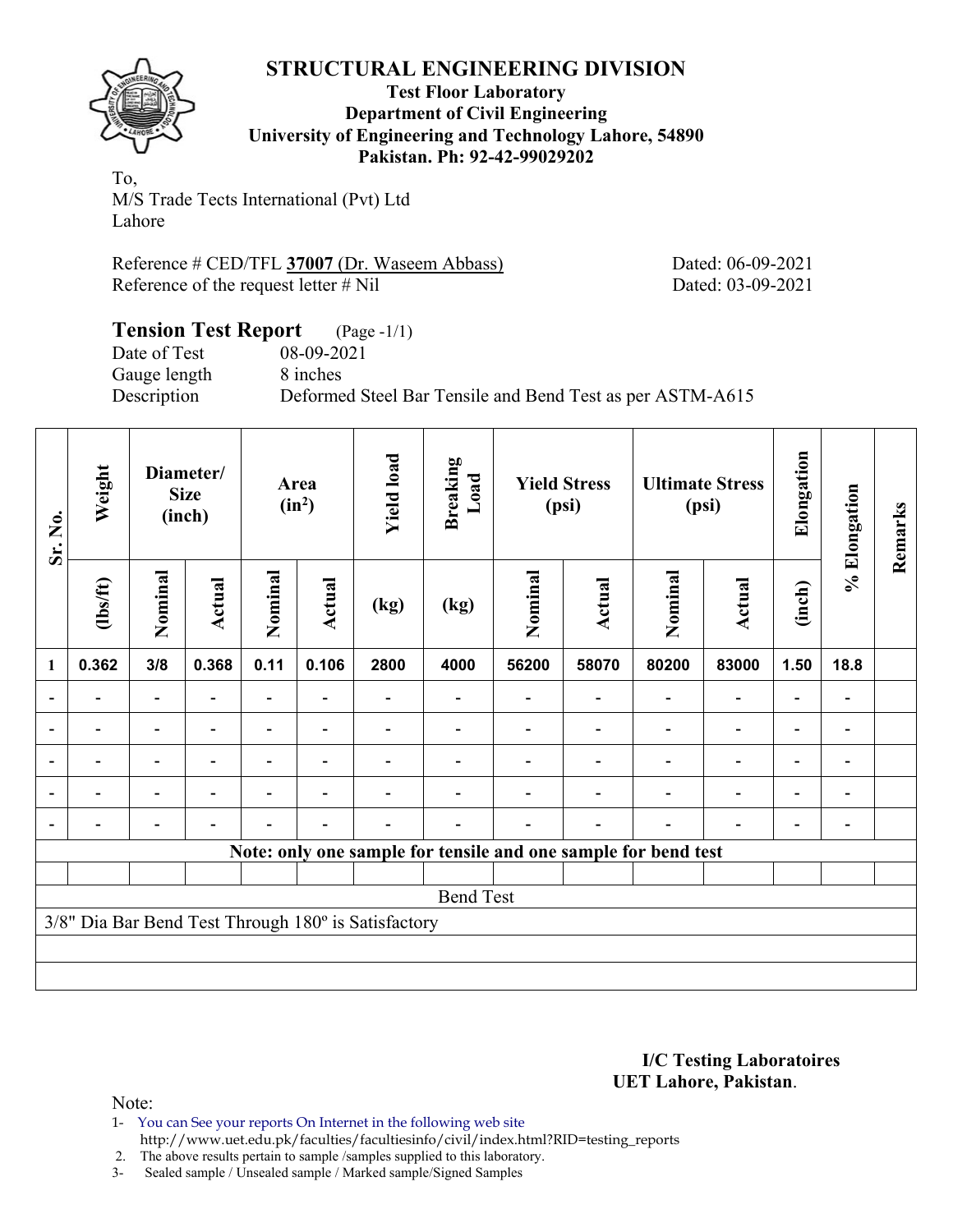

#### **Test Floor Laboratory Department of Civil Engineering University of Engineering and Technology Lahore, 54890 Pakistan. Ph: 92-42-99029202**

To, Resident Engineer (Structure) NESPAK Construction of Flyover and At-Grade Improvement at Shahkaam Chowk Lahore (SJ Steel) Reference # CED/TFL **37008** (Dr. Waseem Abbass) Dated: 06-09-2021 Reference of the request letter # 4047/13/05/AZL/32 Dated: 03-09-2021

# **Tension Test Report** (Page -1/1)

Date of Test 08-09-2021 Gauge length 8 inches

Description Deformed Steel Bar Tensile and Bend Test as per ASTM-A615

| Sr. No.                  | Weight                                                |                   | Diameter/<br><b>Size</b> |         | Area<br>$(in^2)$         | <b>Yield load</b>        | <b>Breaking</b><br>Load                                              |         | <b>Yield Stress</b><br>(psi) |                          | <b>Ultimate Stress</b><br>(psi) | Elongation               | % Elongation                 | Heat No. |
|--------------------------|-------------------------------------------------------|-------------------|--------------------------|---------|--------------------------|--------------------------|----------------------------------------------------------------------|---------|------------------------------|--------------------------|---------------------------------|--------------------------|------------------------------|----------|
|                          | $\frac{2}{10}$                                        | Nominal<br>$(\#)$ | Actual<br>(inch)         | Nominal | Actual                   | $\left(\text{kg}\right)$ | (kg)                                                                 | Nominal | <b>Actual</b>                | Nominal                  | Actual                          | (inch)                   |                              |          |
| $\mathbf{1}$             | 5.334                                                 | 11                | 1.413                    | 1.56    | 1.568                    | 51400                    | 66800                                                                | 72700   | 72250                        | 94400                    | 93900                           | 1.40                     | 17.5                         | 372      |
| $\mathbf{2}$             | 5.294                                                 | 11                | 1.408                    | 1.56    | 1.556                    | 51000                    | 66800                                                                | 72100   | 72240                        | 94400                    | 94700                           | 1.40                     | 17.5                         | 373      |
| 3                        | 5.299                                                 | 11                | 1.408                    | 1.56    | 1.558                    | 51600                    | 66400                                                                | 73000   | 73010                        | 93900                    | 94000                           | 1.40                     | 17.5                         | 374      |
| $\overline{\phantom{a}}$ |                                                       |                   |                          |         |                          |                          | $\overline{a}$                                                       |         |                              |                          |                                 |                          | $\qquad \qquad \blacksquare$ |          |
| $\overline{\phantom{a}}$ |                                                       |                   |                          |         | $\overline{\phantom{0}}$ |                          | $\overline{\phantom{a}}$                                             |         | $\overline{\phantom{0}}$     | $\overline{\phantom{0}}$ |                                 | $\overline{\phantom{0}}$ | $\qquad \qquad \blacksquare$ |          |
| $\overline{\phantom{a}}$ |                                                       |                   |                          |         |                          |                          | $\overline{\phantom{0}}$                                             |         | $\blacksquare$               |                          |                                 | $\overline{\phantom{0}}$ | $\qquad \qquad \blacksquare$ |          |
|                          |                                                       |                   |                          |         |                          |                          | Note: only three samples for tensile and three samples for bend test |         |                              |                          |                                 |                          |                              |          |
|                          |                                                       |                   |                          |         |                          |                          |                                                                      |         |                              |                          |                                 |                          |                              |          |
|                          |                                                       |                   |                          |         |                          |                          | <b>Bend Test</b>                                                     |         |                              |                          |                                 |                          |                              |          |
|                          | #11 Bar Bend Test Through 180° is Satisfactory        |                   |                          |         |                          |                          |                                                                      |         |                              |                          |                                 |                          |                              |          |
|                          | #11 Bar Bend Test Through 180° is Satisfactory        |                   |                          |         |                          |                          |                                                                      |         |                              |                          |                                 |                          |                              |          |
|                          | #11 Bar Bend Test Through $180^\circ$ is Satisfactory |                   |                          |         |                          |                          |                                                                      |         |                              |                          |                                 |                          |                              |          |

**I/C Testing Laboratoires UET Lahore, Pakistan**.

Note:

1- You can See your reports On Internet in the following web site http://www.uet.edu.pk/faculties/facultiesinfo/civil/index.html?RID=testing\_reports

2. The above results pertain to sample /samples supplied to this laboratory.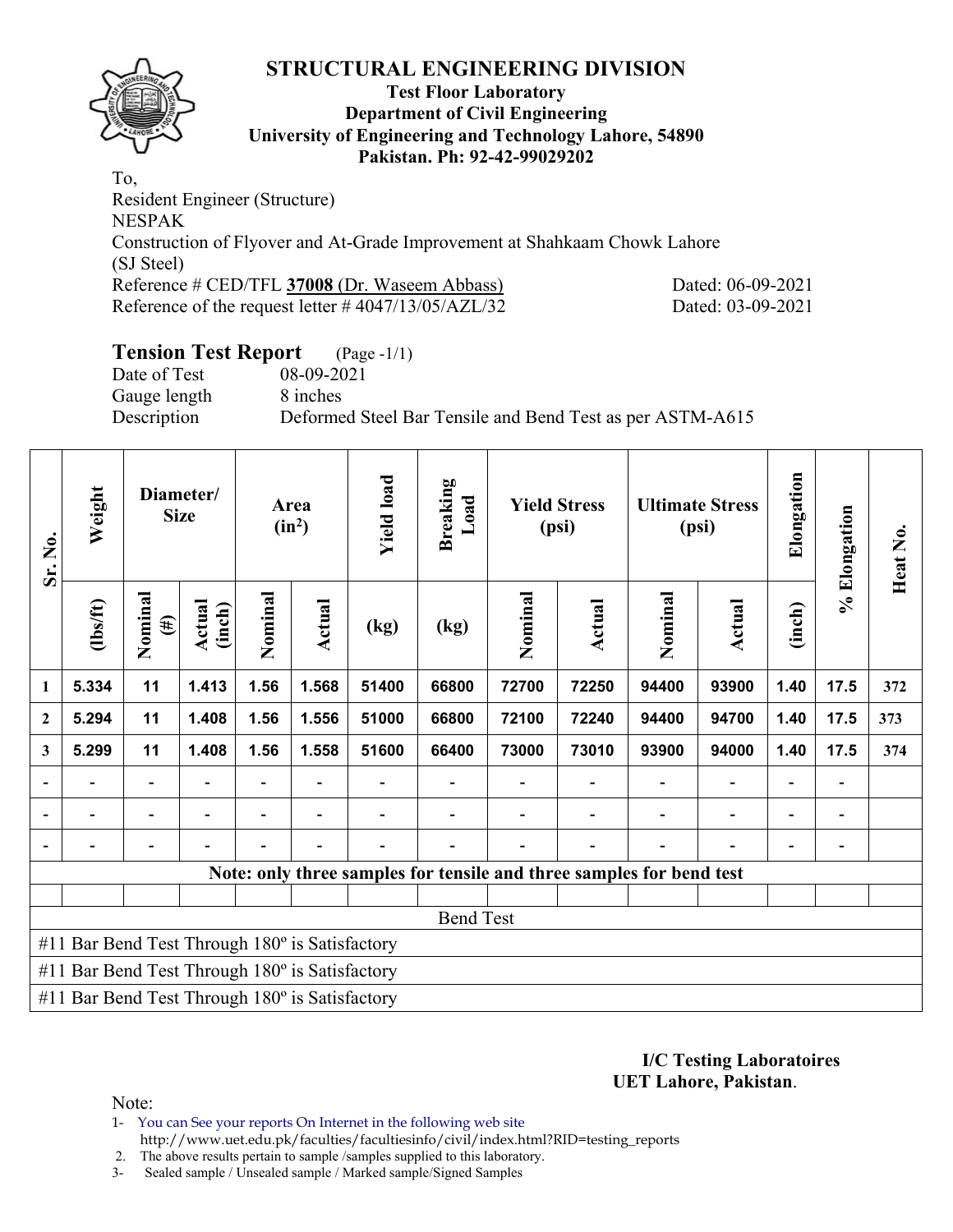

**Test Floor Laboratory Department of Civil Engineering University of Engineering and Technology Lahore, 54890 Pakistan. Ph: 92-42-99029202** 

To, Project Manager Green View Green View Apartments DHA Phase V, Lahore

Reference # CED/TFL **37010** (Dr. Waseem Abbass) Dated: 06-09-2021 Reference of the request letter # Nil Dated: 06-08-2021

# **Tension Test Report** (Page -1/1) Date of Test 08-09-2021 Gauge length 8 inches Description Deformed Steel Bar Tensile and Bend Test as per ASTM-A615

| Sr. No.        | Weight                   |                          | Diameter/<br><b>Size</b><br>(inch) |                          | Area<br>$(in^2)$ | <b>Yield load</b>                                   | <b>Breaking</b><br>Load                                         |         | <b>Yield Stress</b><br>(psi) |                          | <b>Ultimate Stress</b><br>(psi) | Elongation               | % Elongation                 | Remarks |
|----------------|--------------------------|--------------------------|------------------------------------|--------------------------|------------------|-----------------------------------------------------|-----------------------------------------------------------------|---------|------------------------------|--------------------------|---------------------------------|--------------------------|------------------------------|---------|
|                | (1bs/ft)                 | Nominal                  | Actual                             | Nominal                  | <b>Actual</b>    | (kg)                                                | (kg)                                                            | Nominal | Actual                       | Nominal                  | Actual                          | (inch)                   |                              |         |
| 1              | 0.372                    | 3/8                      | 0.373                              | 0.11                     | 0.109            | 3800                                                | 4800                                                            | 76200   | 76580                        | 96200                    | 96800                           | 1.00                     | 12.5                         |         |
| $\mathbf{2}$   | 0.373                    | 3/8                      | 0.374                              | 0.11                     | 0.110            | 3900                                                | 4700                                                            | 78200   | 78340                        | 94200                    | 94500                           | 1.00                     | 12.5                         |         |
| $\blacksquare$ |                          | $\overline{\phantom{0}}$ |                                    |                          |                  |                                                     |                                                                 |         |                              |                          | $\overline{\phantom{a}}$        | $\overline{\phantom{0}}$ | $\qquad \qquad \blacksquare$ |         |
|                | $\overline{\phantom{0}}$ | $\overline{\phantom{a}}$ | $\overline{\phantom{a}}$           | $\overline{\phantom{0}}$ | $\blacksquare$   |                                                     |                                                                 |         |                              | $\overline{\phantom{0}}$ | $\overline{\phantom{a}}$        | $\overline{\phantom{a}}$ | $\overline{\phantom{a}}$     |         |
|                |                          | $\overline{\phantom{0}}$ | $\blacksquare$                     |                          | ٠                |                                                     |                                                                 |         |                              |                          | $\overline{\phantom{0}}$        | $\overline{\phantom{0}}$ | $\overline{a}$               |         |
|                |                          | $\overline{\phantom{0}}$ |                                    |                          |                  |                                                     |                                                                 |         |                              |                          | $\overline{\phantom{0}}$        | $\overline{\phantom{0}}$ | $\blacksquare$               |         |
|                |                          |                          |                                    |                          |                  |                                                     | Note: only two samples for tensile and one sample for bend test |         |                              |                          |                                 |                          |                              |         |
|                |                          |                          |                                    |                          |                  |                                                     |                                                                 |         |                              |                          |                                 |                          |                              |         |
|                |                          |                          |                                    |                          |                  |                                                     | <b>Bend Test</b>                                                |         |                              |                          |                                 |                          |                              |         |
|                |                          |                          |                                    |                          |                  | 3/8" Dia Bar Bend Test Through 180° is Satisfactory |                                                                 |         |                              |                          |                                 |                          |                              |         |
|                |                          |                          |                                    |                          |                  |                                                     |                                                                 |         |                              |                          |                                 |                          |                              |         |
|                |                          |                          |                                    |                          |                  |                                                     |                                                                 |         |                              |                          |                                 |                          |                              |         |

**I/C Testing Laboratoires UET Lahore, Pakistan**.

Note:

1- You can See your reports On Internet in the following web site http://www.uet.edu.pk/faculties/facultiesinfo/civil/index.html?RID=testing\_reports

2. The above results pertain to sample /samples supplied to this laboratory.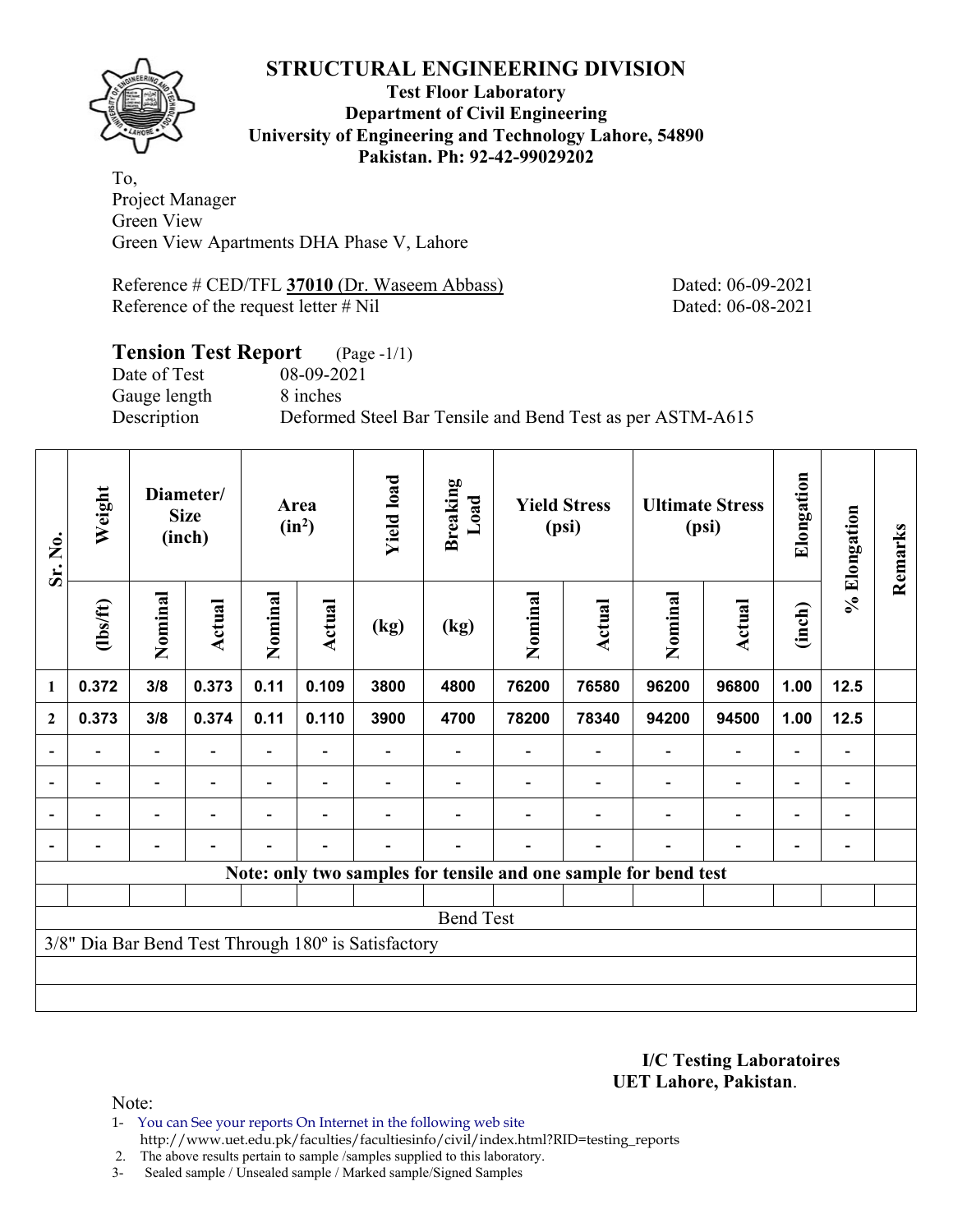

#### **Test Floor Laboratory Department of Civil Engineering University of Engineering and Technology Lahore, 54890 Pakistan. Ph: 92-42-99029202**

To, Garrison Engineer (A) Const Lahore Cantt Const of CT Angio Complex at CMH Lahore Cantt – CANo. CEA-CZ-01/2021

Reference # CED/TFL 37011 (Dr. Waseem Abbass) Dated: 06-09-2021 Reference of the request letter # 754/69/E6 Dated: 04-07-2021

# **Tension Test Report** (Page -1/1) Date of Test 08-09-2021 Gauge length 8 inches Description Deformed Steel Bar Tensile and Bend Test as per ASTM-A615

| Sr. No.                  | Weight                   |                          | Diameter/<br><b>Size</b><br>(inch) |                          | Area<br>$(in^2)$ | <b>Yield load</b>                                   | <b>Breaking</b><br>Load |         | <b>Yield Stress</b><br>(psi) |                                                                 | <b>Ultimate Stress</b><br>(psi) | Elongation               | % Elongation   | Remarks |
|--------------------------|--------------------------|--------------------------|------------------------------------|--------------------------|------------------|-----------------------------------------------------|-------------------------|---------|------------------------------|-----------------------------------------------------------------|---------------------------------|--------------------------|----------------|---------|
|                          | (1bs/ft)                 | Nominal                  | <b>Actual</b>                      | Nominal                  | Actual           | (kg)                                                | (kg)                    | Nominal | Actual                       | Nominal                                                         | Actual                          | (inch)                   |                |         |
| 1                        | 0.378                    | 3/8                      | 0.376                              | 0.11                     | 0.111            | 4100                                                | 5100                    | 82200   | 81340                        | 102200                                                          | 101200                          | 0.80                     | 10.0           |         |
| $\mathbf{2}$             | 0.379                    | 3/8                      | 0.377                              | 0.11                     | 0.112            | 4400                                                | 5200                    | 88200   | 86960                        | 104200                                                          | 102800                          | 0.90                     | 11.3           |         |
|                          |                          | $\overline{\phantom{0}}$ |                                    |                          |                  |                                                     |                         |         |                              |                                                                 |                                 | $\overline{\phantom{0}}$ |                |         |
| $\overline{\phantom{0}}$ | $\overline{\phantom{0}}$ | $\blacksquare$           | $\overline{\phantom{0}}$           |                          | $\blacksquare$   |                                                     |                         |         |                              |                                                                 | $\overline{a}$                  | $\overline{\phantom{a}}$ | $\blacksquare$ |         |
|                          |                          | $\overline{\phantom{0}}$ |                                    |                          |                  |                                                     |                         |         |                              |                                                                 | $\overline{a}$                  | $\overline{\phantom{0}}$ |                |         |
|                          |                          | -                        | $\blacksquare$                     | $\overline{\phantom{0}}$ | $\blacksquare$   |                                                     |                         |         | $\overline{\phantom{0}}$     |                                                                 | $\overline{\phantom{0}}$        | $\overline{\phantom{0}}$ |                |         |
|                          |                          |                          |                                    |                          |                  |                                                     |                         |         |                              | Note: only two samples for tensile and one sample for bend test |                                 |                          |                |         |
|                          |                          |                          |                                    |                          |                  |                                                     |                         |         |                              |                                                                 |                                 |                          |                |         |
|                          |                          |                          |                                    |                          |                  |                                                     | <b>Bend Test</b>        |         |                              |                                                                 |                                 |                          |                |         |
|                          |                          |                          |                                    |                          |                  | 3/8" Dia Bar Bend Test Through 180° is Satisfactory |                         |         |                              |                                                                 |                                 |                          |                |         |
|                          |                          |                          |                                    |                          |                  |                                                     |                         |         |                              |                                                                 |                                 |                          |                |         |
|                          |                          |                          |                                    |                          |                  |                                                     |                         |         |                              |                                                                 |                                 |                          |                |         |

**I/C Testing Laboratoires UET Lahore, Pakistan**.

- 1- You can See your reports On Internet in the following web site http://www.uet.edu.pk/faculties/facultiesinfo/civil/index.html?RID=testing\_reports
- 2. The above results pertain to sample /samples supplied to this laboratory.
- 3- Sealed sample / Unsealed sample / Marked sample/Signed Samples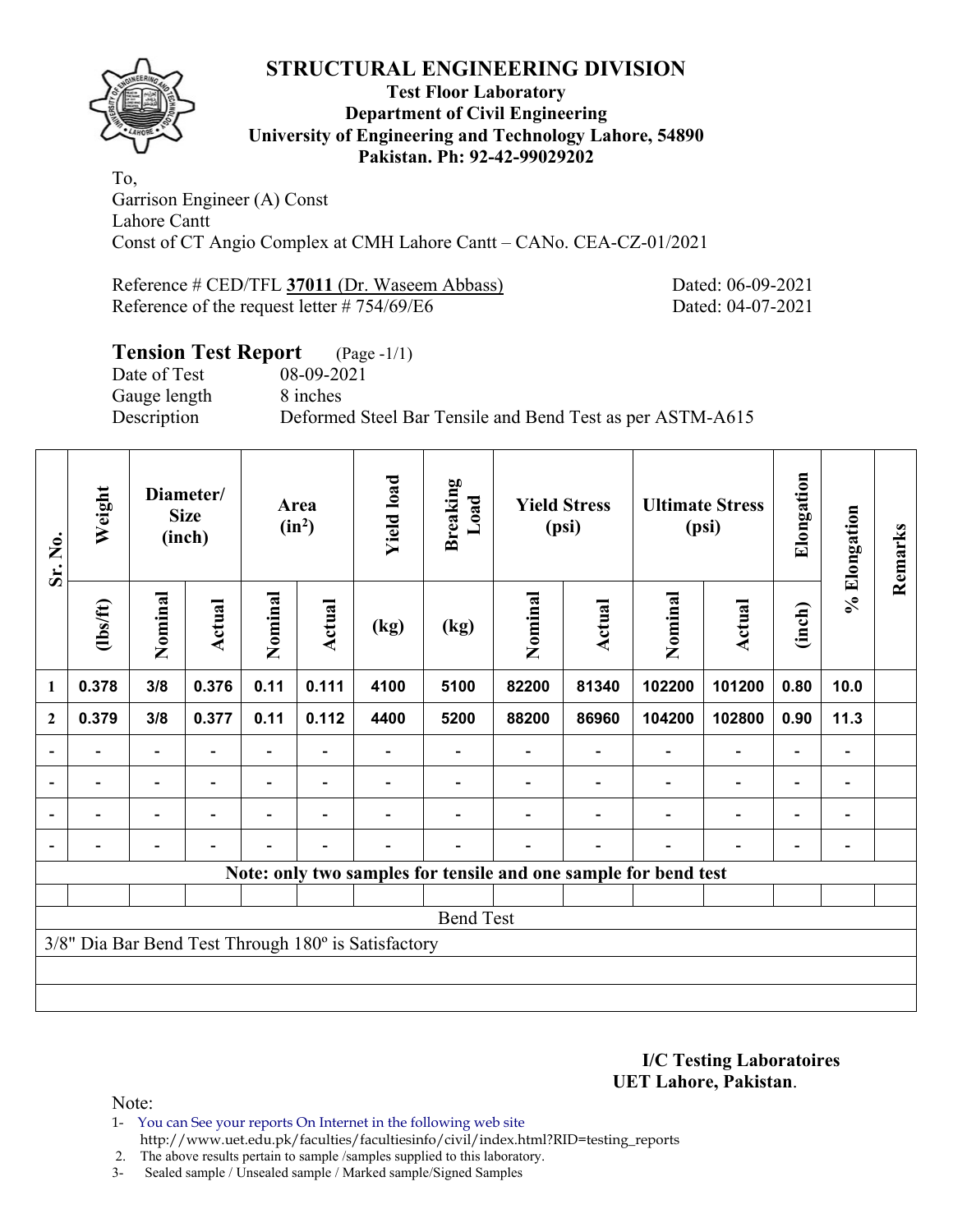

#### **Test Floor Laboratory Department of Civil Engineering University of Engineering and Technology Lahore, 54890 Pakistan. Ph: 92-42-99029202**

To, Executive Engineer 5<sup>th</sup> Buildings Division Lahore (Construction of MPA Hostel Phase-II Lahore (Group No. 01)

Reference # CED/TFL **37012** (Dr. Waseem Abbass) Dated: 06-09-2021 Reference of the request letter # 3064 Dated: 25-08-2021

# **Tension Test Report** (Page -1/1) Date of Test 08-09-2021 Gauge length 8 inches Description Deformed Steel Bar Tensile and Bend Test as per ASTM-A615

| Sr. No.      | Weight           |         | Diameter/<br><b>Size</b><br>(inch) |                          | Area<br>$(in^2)$         | <b>Yield load</b>                                   | Breaking<br>Load |         | <b>Yield Stress</b><br>(psi)                                    |         | <b>Ultimate Stress</b><br>(psi) | Elongation               | % Elongation   | Remarks |
|--------------|------------------|---------|------------------------------------|--------------------------|--------------------------|-----------------------------------------------------|------------------|---------|-----------------------------------------------------------------|---------|---------------------------------|--------------------------|----------------|---------|
|              | (lbs/ft)         | Nominal | <b>Actual</b>                      | Nominal                  | Actual                   | (kg)                                                | (kg)             | Nominal | Actual                                                          | Nominal | Actual                          | (inch)                   |                |         |
| 1            | 0.375            | 3/8     | 0.374                              | 0.11                     | 0.110                    | 3500                                                | 5000             | 70200   | 70050                                                           | 100200  | 100100                          | 1.30                     | 16.3           |         |
| $\mathbf{2}$ | 0.382            | 3/8     | 0.378                              | 0.11                     | 0.112                    | 3300                                                | 4800             | 66200   | 64730                                                           | 96200   | 94200                           | 1.30                     | 16.3           |         |
|              |                  |         |                                    | $\overline{\phantom{0}}$ |                          |                                                     |                  |         |                                                                 |         | $\overline{\phantom{a}}$        |                          |                |         |
|              |                  |         |                                    | $\qquad \qquad -$        | $\overline{\phantom{0}}$ |                                                     |                  |         |                                                                 |         | $\overline{\phantom{0}}$        | $\overline{\phantom{0}}$ |                |         |
|              |                  |         |                                    |                          |                          |                                                     |                  |         |                                                                 |         | $\overline{\phantom{0}}$        |                          | $\blacksquare$ |         |
|              |                  |         |                                    |                          |                          |                                                     |                  |         |                                                                 |         |                                 |                          |                |         |
|              |                  |         |                                    |                          |                          |                                                     |                  |         | Note: only two samples for tensile and one sample for bend test |         |                                 |                          |                |         |
|              |                  |         |                                    |                          |                          |                                                     |                  |         |                                                                 |         |                                 |                          |                |         |
|              | <b>Bend Test</b> |         |                                    |                          |                          |                                                     |                  |         |                                                                 |         |                                 |                          |                |         |
|              |                  |         |                                    |                          |                          | 3/8" Dia Bar Bend Test Through 180° is Satisfactory |                  |         |                                                                 |         |                                 |                          |                |         |
|              |                  |         |                                    |                          |                          |                                                     |                  |         |                                                                 |         |                                 |                          |                |         |
|              |                  |         |                                    |                          |                          |                                                     |                  |         |                                                                 |         |                                 |                          |                |         |

**I/C Testing Laboratoires UET Lahore, Pakistan**.

Note:

1- You can See your reports On Internet in the following web site http://www.uet.edu.pk/faculties/facultiesinfo/civil/index.html?RID=testing\_reports

2. The above results pertain to sample /samples supplied to this laboratory.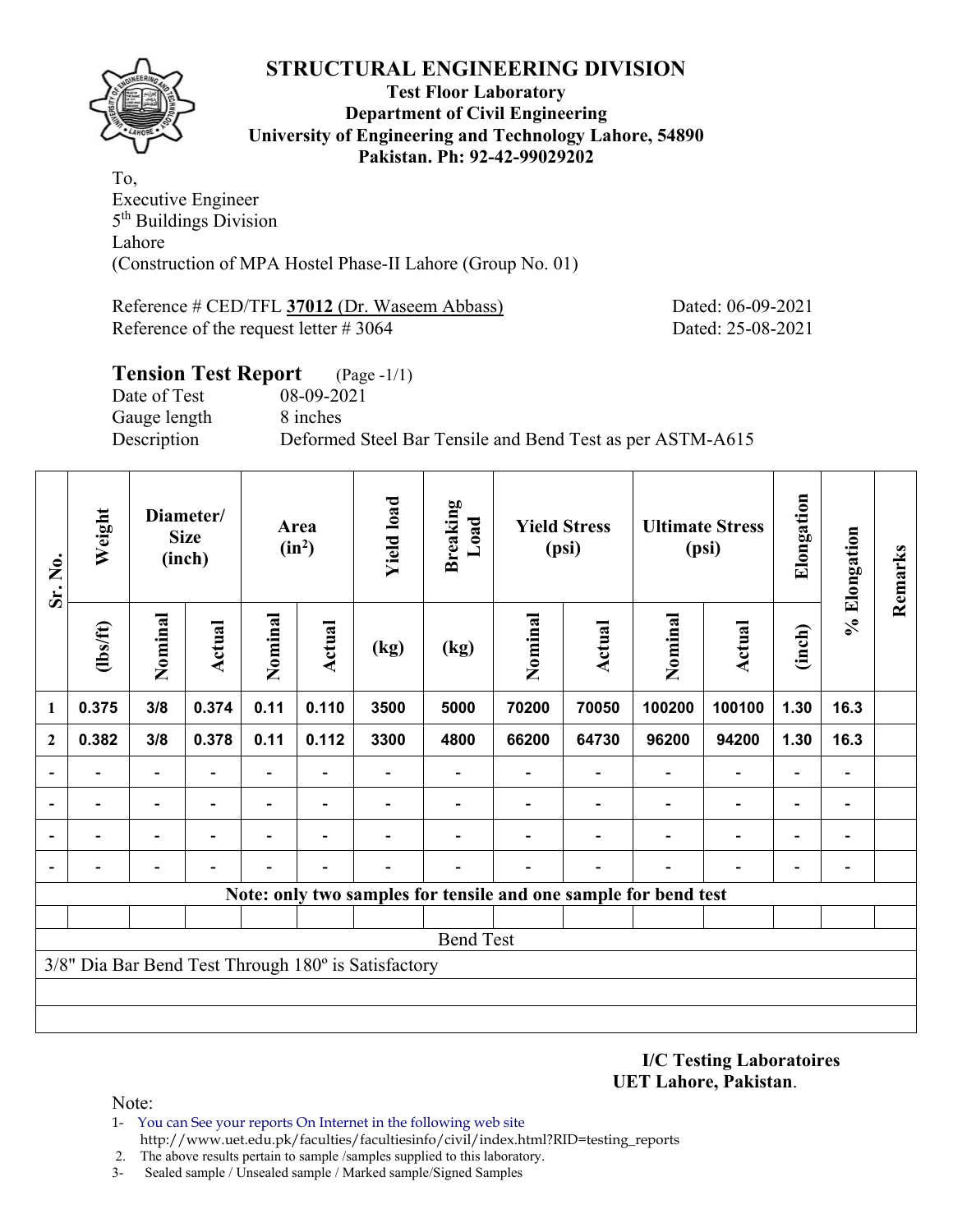

### **Test Floor Laboratory Department of Civil Engineering University of Engineering and Technology Lahore, 54890 Pakistan. Ph: 92-42-99029202**

To, Project Engineer

MA Engineering Services

USF Site ID: R\_202\_0034, T-CODE-2020-56, S\_7775, 61864, 61669, KHI4011, S\_7772, Rep\_NRO0209, Remplacement-10-C1, S-7770, 42447, 43047, R2-Rep38 NGP, R2-Rep36 NGP, R2-Rep35 NGP, Rep Site Sale 60, Rep-C1 NEW ADD 22, BZD-5, BZD-2 Reference # CED/TFL **37014** (Dr. Waseem Abbass) Dated: 07-09-2021 Reference of the request letter # MA/UET/LHR/011 Dated: 02-09-2021

| Date of Test<br>08-09-2021<br>Gauge length<br>8 inches<br>Description<br>Deformed Steel Bar Tensile and Bend Test as per ASTM-A615<br>Elongation<br><b>Yield load</b><br><b>Breaking</b><br>Weight<br>Diameter/<br>Load<br><b>Yield Stress</b><br><b>Ultimate Stress</b><br>Area<br>% Elongation<br><b>Size</b><br>$(in^2)$<br>(psi)<br>(psi)<br>(mm)<br>Sr. No.<br>Nominal<br>Nominal<br>Nominal<br>Nominal<br><b>Actual</b><br>Actual<br><b>Actual</b><br>(1bs/ft)<br>Actual<br>(inch)<br>(kg)<br>(kg)<br>0.110<br>0.376<br>10<br>9.52<br>0.12<br>3100<br>56952<br>61900<br>90021<br>97900<br>1.20<br>4900<br>15.0<br>$\mathbf{1}$ | Remarks |
|--------------------------------------------------------------------------------------------------------------------------------------------------------------------------------------------------------------------------------------------------------------------------------------------------------------------------------------------------------------------------------------------------------------------------------------------------------------------------------------------------------------------------------------------------------------------------------------------------------------------------------------|---------|
|                                                                                                                                                                                                                                                                                                                                                                                                                                                                                                                                                                                                                                      |         |
|                                                                                                                                                                                                                                                                                                                                                                                                                                                                                                                                                                                                                                      |         |
|                                                                                                                                                                                                                                                                                                                                                                                                                                                                                                                                                                                                                                      |         |
|                                                                                                                                                                                                                                                                                                                                                                                                                                                                                                                                                                                                                                      |         |
|                                                                                                                                                                                                                                                                                                                                                                                                                                                                                                                                                                                                                                      |         |
|                                                                                                                                                                                                                                                                                                                                                                                                                                                                                                                                                                                                                                      |         |
| $\overline{\phantom{a}}$<br>$\overline{\phantom{a}}$<br>$\overline{\phantom{0}}$                                                                                                                                                                                                                                                                                                                                                                                                                                                                                                                                                     |         |
| $\overline{\phantom{a}}$<br>$\overline{\phantom{0}}$<br>$\blacksquare$<br>$\blacksquare$<br>$\blacksquare$<br>$\blacksquare$<br>$\blacksquare$                                                                                                                                                                                                                                                                                                                                                                                                                                                                                       |         |
| $\qquad \qquad \blacksquare$<br>-<br>$\overline{a}$<br>$\overline{a}$<br>$\blacksquare$<br>$\blacksquare$                                                                                                                                                                                                                                                                                                                                                                                                                                                                                                                            |         |
| $\overline{\phantom{a}}$<br>$\blacksquare$<br>$\qquad \qquad \blacksquare$<br>$\overline{\phantom{0}}$<br>Ξ.<br>$\overline{\phantom{a}}$<br>$\blacksquare$<br>$\overline{a}$<br>$\overline{a}$                                                                                                                                                                                                                                                                                                                                                                                                                                       |         |
|                                                                                                                                                                                                                                                                                                                                                                                                                                                                                                                                                                                                                                      |         |
| Note: only one sample for tensile and one sample for bend test                                                                                                                                                                                                                                                                                                                                                                                                                                                                                                                                                                       |         |
|                                                                                                                                                                                                                                                                                                                                                                                                                                                                                                                                                                                                                                      |         |
| <b>Bend Test</b>                                                                                                                                                                                                                                                                                                                                                                                                                                                                                                                                                                                                                     |         |
| 10mm Dia Bar Bend Test Through 180° is Satisfactory                                                                                                                                                                                                                                                                                                                                                                                                                                                                                                                                                                                  |         |
|                                                                                                                                                                                                                                                                                                                                                                                                                                                                                                                                                                                                                                      |         |
|                                                                                                                                                                                                                                                                                                                                                                                                                                                                                                                                                                                                                                      |         |

**I/C Testing Laboratoires UET Lahore, Pakistan**.

Note:

1- You can See your reports On Internet in the following web site http://www.uet.edu.pk/faculties/facultiesinfo/civil/index.html?RID=testing\_reports

2. The above results pertain to sample /samples supplied to this laboratory.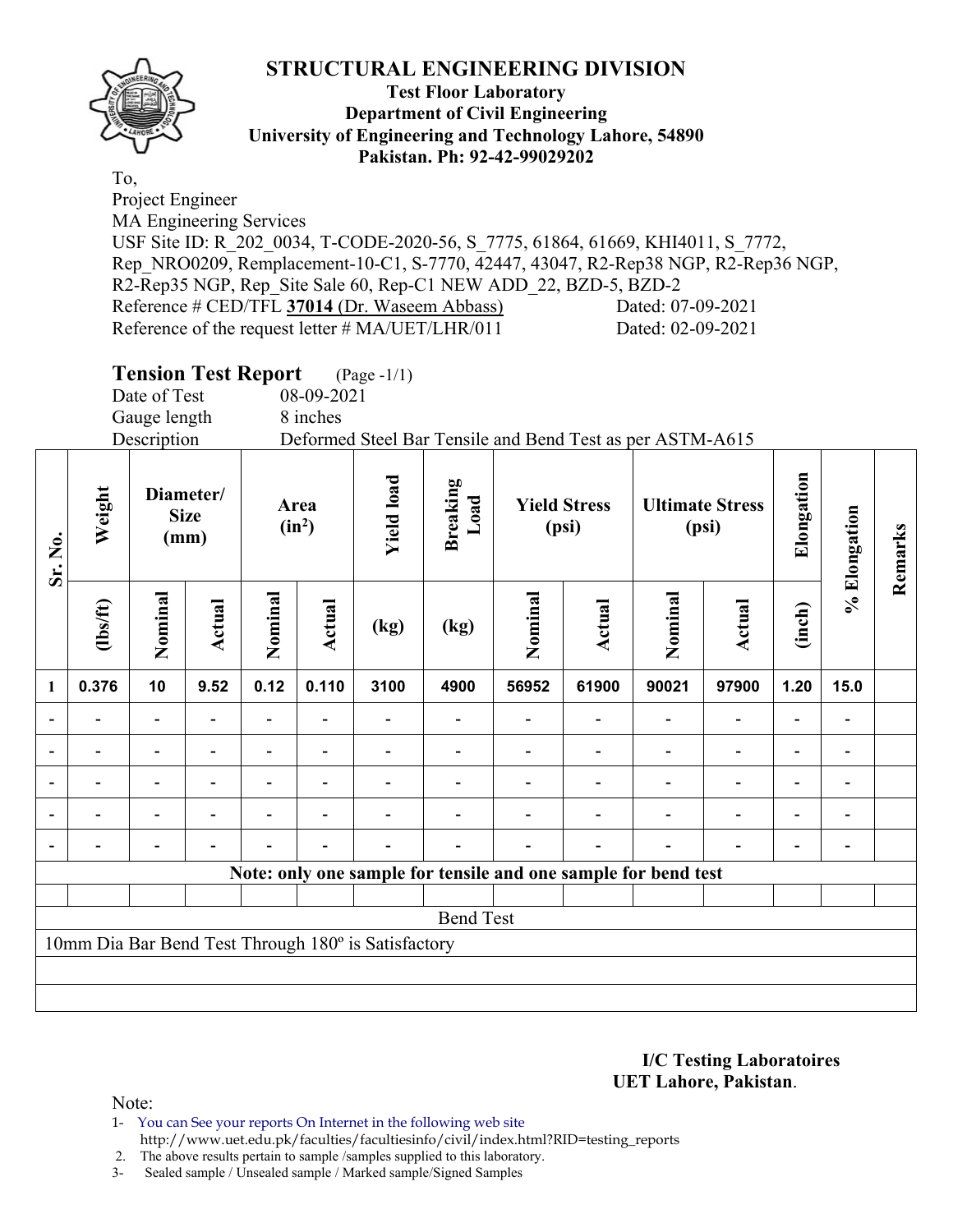

## **Test Floor Laboratory Department of Civil Engineering University of Engineering and Technology Lahore, 54890 Pakistan. Ph: 92-42-99029202**

To, Project Manager CM Engineering (Pvt) Ltd Project CMPAK Site ID: 53205, 53172, 53231, 50686, 52774

Reference # CED/TFL **37015** (Dr. Waseem Abbass) Dated: 07-09-2021 Reference of the request letter # CME/Steel/CMPAK/307 Dated: 06-09-2021

# **Tension Test Report** (Page -1/1)

Date of Test 08-09-2021 Gauge length 8 inches

Description Deformed Steel Bar Tensile and Bend Test as per ASTM-A615

| Sr. No.                  | Weight                   |                          | Diameter/<br><b>Size</b><br>(mm) |                          | Area<br>$(in^2)$         | <b>Yield load</b>                                   | <b>Breaking</b><br>Load                                         |         | <b>Yield Stress</b><br>(psi) |                          | <b>Ultimate Stress</b><br>(psi) | Elongation               | % Elongation                 | Remarks |
|--------------------------|--------------------------|--------------------------|----------------------------------|--------------------------|--------------------------|-----------------------------------------------------|-----------------------------------------------------------------|---------|------------------------------|--------------------------|---------------------------------|--------------------------|------------------------------|---------|
|                          | (1bs/ft)                 | Nominal                  | <b>Actual</b>                    | Nominal                  | Actual                   | (kg)                                                | (kg)                                                            | Nominal | Actual                       | Nominal                  | Actual                          | (inch)                   |                              |         |
| 1                        | 0.375                    | 10                       | 9.51                             | 0.12                     | 0.110                    | 3800                                                | 4900                                                            | 69812   | 76070                        | 90021                    | 98100                           | 1.00                     | 12.5                         |         |
| $\mathbf{2}$             | 0.375                    | 10                       | 9.51                             | 0.12                     | 0.110                    | 3600                                                | 4800                                                            | 66138   | 72070                        | 88184                    | 96100                           | 1.20                     | 15.0                         |         |
| $\overline{a}$           |                          | $\overline{a}$           |                                  |                          |                          |                                                     |                                                                 |         |                              |                          | $\overline{a}$                  | $\qquad \qquad -$        |                              |         |
| $\overline{\phantom{a}}$ | $\overline{\phantom{0}}$ | $\blacksquare$           | $\overline{\phantom{0}}$         |                          | $\blacksquare$           |                                                     |                                                                 |         |                              | $\overline{\phantom{a}}$ | $\overline{\phantom{a}}$        | $\overline{\phantom{a}}$ | $\overline{\phantom{0}}$     |         |
|                          | $\overline{\phantom{0}}$ | $\overline{\phantom{0}}$ | ۰                                | $\overline{\phantom{0}}$ | $\overline{\phantom{0}}$ |                                                     |                                                                 |         |                              | $\overline{\phantom{0}}$ | $\overline{a}$                  | $\overline{\phantom{a}}$ | $\qquad \qquad \blacksquare$ |         |
| $\overline{a}$           |                          | $\overline{\phantom{0}}$ | $\overline{\phantom{0}}$         | -                        | $\overline{\phantom{a}}$ | -                                                   |                                                                 |         | $\overline{\phantom{0}}$     | ٠                        | $\overline{\phantom{0}}$        | $\overline{\phantom{0}}$ | $\qquad \qquad \blacksquare$ |         |
|                          |                          |                          |                                  |                          |                          |                                                     | Note: only two samples for tensile and one sample for bend test |         |                              |                          |                                 |                          |                              |         |
|                          |                          |                          |                                  |                          |                          |                                                     |                                                                 |         |                              |                          |                                 |                          |                              |         |
|                          |                          |                          |                                  |                          |                          |                                                     | <b>Bend Test</b>                                                |         |                              |                          |                                 |                          |                              |         |
|                          |                          |                          |                                  |                          |                          | 10mm Dia Bar Bend Test Through 180° is Satisfactory |                                                                 |         |                              |                          |                                 |                          |                              |         |
|                          |                          |                          |                                  |                          |                          |                                                     |                                                                 |         |                              |                          |                                 |                          |                              |         |
|                          |                          |                          |                                  |                          |                          |                                                     |                                                                 |         |                              |                          |                                 |                          |                              |         |

**I/C Testing Laboratoires UET Lahore, Pakistan**.

Note:

1- You can See your reports On Internet in the following web site http://www.uet.edu.pk/faculties/facultiesinfo/civil/index.html?RID=testing\_reports

2. The above results pertain to sample /samples supplied to this laboratory.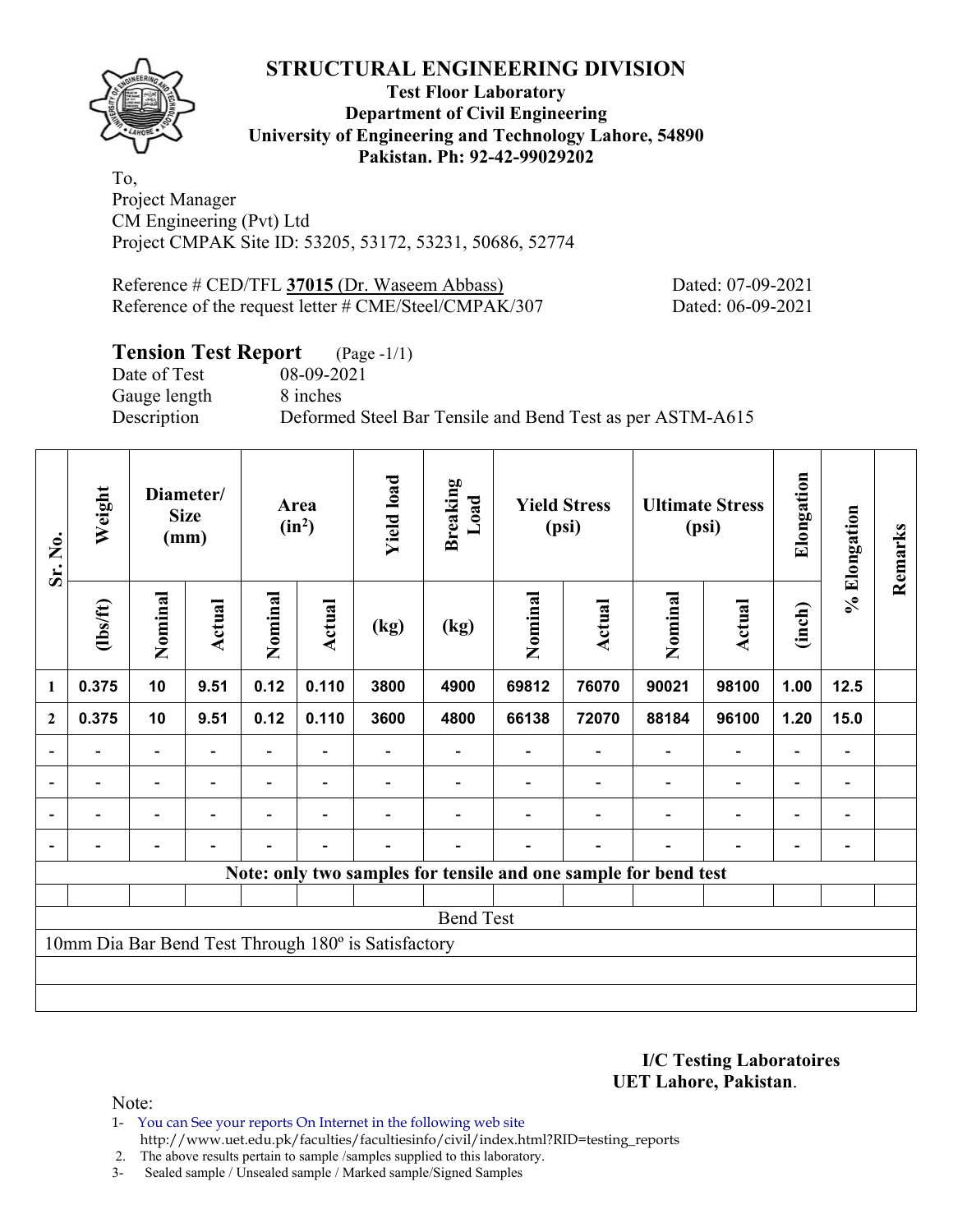

### **Test Floor Laboratory Department of Civil Engineering University of Engineering and Technology Lahore, 54890 Pakistan. Ph: 92-42-99029202**

To, Resident Engineer NESPAK Rehabilitation and Improvement of Streets and Drainage in UC 231, 242 Shama Colony, Lahore

Reference # CED/TFL **37016** (Dr. Waseem Abbass) Dated: 07-09-2021 Reference of the request letter # 4047-R2/13/RK/0152 Dated: 23-06-2021

# **Tension Test Report** (Page -1/1)

Date of Test 08-09-2021 Gauge length 8 inches

Description Deformed Steel Bar Tensile and Bend Test as per ASTM-A615

| Sr. No.          | Weight                   |                          | Diameter/<br><b>Size</b><br>(inch) |         | Area<br>$(in^2)$         | <b>Yield load</b>                                   | <b>Breaking</b><br>Load                                         |         | <b>Yield Stress</b><br>(psi) |                | <b>Ultimate Stress</b><br>(psi) | Elongation               | % Elongation                 | Remarks                 |
|------------------|--------------------------|--------------------------|------------------------------------|---------|--------------------------|-----------------------------------------------------|-----------------------------------------------------------------|---------|------------------------------|----------------|---------------------------------|--------------------------|------------------------------|-------------------------|
|                  | (1bs/ft)                 | Nominal                  | Actual                             | Nominal | <b>Actual</b>            | (kg)                                                | (kg)                                                            | Nominal | Actual                       | Nominal        | <b>Actual</b>                   | (inch)                   |                              |                         |
| 1                | 0.394                    | 3/8                      | 0.384                              | 0.11    | 0.116                    | 3500                                                | 5300                                                            | 70200   | 66660                        | 106200         | 101000                          | 1.00                     | $12.5$                       |                         |
| $\boldsymbol{2}$ | 0.377                    | 3/8                      | 0.376                              | 0.11    | 0.111                    | 3100                                                | 4900                                                            | 62200   | 61630                        | 98200          | 97500                           | 1.20                     | 15.0                         | Ittefaq<br><b>Steel</b> |
|                  | $\overline{\phantom{0}}$ | $\overline{\phantom{a}}$ |                                    |         |                          |                                                     |                                                                 |         | $\blacksquare$               |                | $\qquad \qquad \blacksquare$    | $\overline{\phantom{a}}$ |                              |                         |
|                  | $\overline{\phantom{0}}$ | $\overline{\phantom{a}}$ | $\blacksquare$                     | Ξ.      | $\overline{\phantom{a}}$ |                                                     |                                                                 |         | $\blacksquare$               | $\blacksquare$ | $\overline{\phantom{0}}$        | $\overline{\phantom{0}}$ | $\blacksquare$               |                         |
|                  | $\overline{\phantom{0}}$ | -                        |                                    | Ξ.      | $\overline{\phantom{0}}$ |                                                     |                                                                 |         |                              | $\blacksquare$ | $\qquad \qquad \blacksquare$    | $\overline{\phantom{0}}$ | $\qquad \qquad \blacksquare$ |                         |
|                  | $\overline{\phantom{0}}$ | $\overline{\phantom{0}}$ |                                    |         | $\overline{\phantom{a}}$ |                                                     |                                                                 |         | $\blacksquare$               |                | $\overline{\phantom{0}}$        | $\overline{\phantom{0}}$ | $\qquad \qquad \blacksquare$ |                         |
|                  |                          |                          |                                    |         |                          |                                                     | Note: only two samples for tensile and one sample for bend test |         |                              |                |                                 |                          |                              |                         |
|                  |                          |                          |                                    |         |                          |                                                     |                                                                 |         |                              |                |                                 |                          |                              |                         |
|                  |                          |                          |                                    |         |                          |                                                     | <b>Bend Test</b>                                                |         |                              |                |                                 |                          |                              |                         |
|                  |                          |                          |                                    |         |                          | 3/8" Dia Bar Bend Test Through 180° is Satisfactory |                                                                 |         |                              |                |                                 |                          |                              |                         |
|                  |                          |                          |                                    |         |                          |                                                     |                                                                 |         |                              |                |                                 |                          |                              |                         |
|                  |                          |                          |                                    |         |                          |                                                     |                                                                 |         |                              |                |                                 |                          |                              |                         |

**I/C Testing Laboratoires UET Lahore, Pakistan**.

- 1- You can See your reports On Internet in the following web site http://www.uet.edu.pk/faculties/facultiesinfo/civil/index.html?RID=testing\_reports
- 2. The above results pertain to sample /samples supplied to this laboratory.
- 3- Sealed sample / Unsealed sample / Marked sample/Signed Samples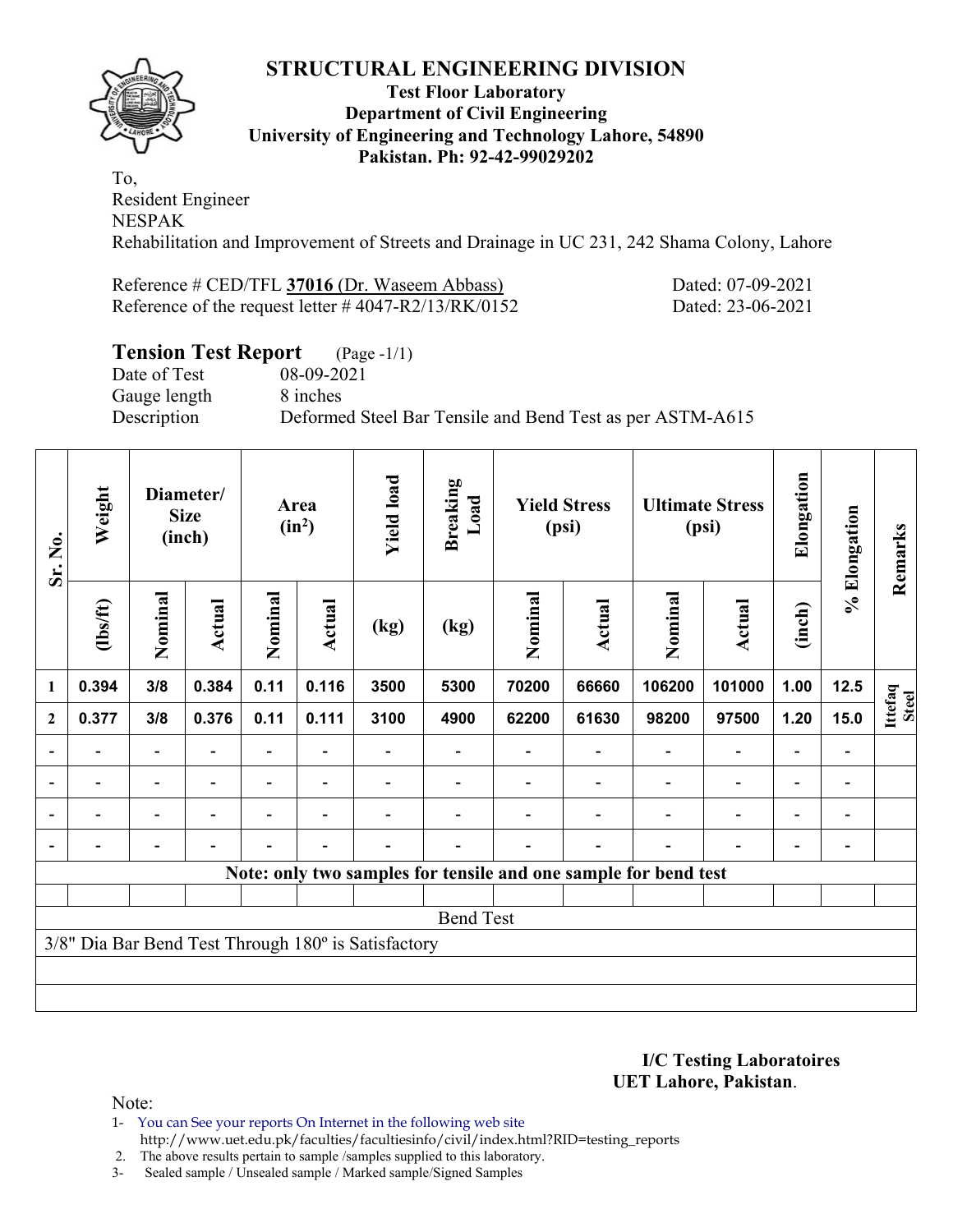

### **Test Floor Laboratory Department of Civil Engineering University of Engineering and Technology Lahore, 54890 Pakistan. Ph: 92-42-99029202**

To, Project Engineer Banu Mukhtar Contracting (Pvt) Ltd "8 Godowns of Naveena Export (Pvt) Ltd"

Reference # CED/TFL **37019** (Dr. Waseem Abbass) Dated: 07-09-2021 Reference of the request letter # BM/NaveenaExport/006 Dated: 07-09-2021

# **Tension Test Report** (Page -1/1)

Gauge length 8 inches

Date of Test 08-09-2021 Description Deformed Steel Bar Tensile and Bend Test as per ASTM-A615

| Sr. No.        | Weight                                                          | Diameter/<br><b>Size</b><br>(mm) |                          | Area<br>$(in^2)$         |                          | <b>Yield load</b> | <b>Breaking</b><br>Load | <b>Yield Stress</b><br>(psi) |                          | <b>Ultimate Stress</b><br>(psi) |                          | Elongation               | % Elongation             | Remarks |
|----------------|-----------------------------------------------------------------|----------------------------------|--------------------------|--------------------------|--------------------------|-------------------|-------------------------|------------------------------|--------------------------|---------------------------------|--------------------------|--------------------------|--------------------------|---------|
|                | (1bs/ft)                                                        | Nominal                          | Actual                   | Nominal                  | Actual                   | (kg)              | (kg)                    | Nominal                      | Actual                   | Nominal                         | <b>Actual</b>            | (inch)                   |                          |         |
| $\mathbf{1}$   | 0.415                                                           | 10                               | 10.01                    | 0.12                     | 0.122                    | 4100              | 5400                    | 75324                        | 74080                    | 99207                           | 97600                    | 1.00                     | 12.5                     |         |
| $\mathbf{2}$   | 0.416                                                           | 10                               | 10.02                    | 0.12                     | 0.122                    | 3900              | 5100                    | 71650                        | 70330                    | 93696                           | 92000                    | 0.90                     | 11.3                     |         |
| $\overline{a}$ | $\overline{\phantom{0}}$                                        | $\blacksquare$                   | $\overline{\phantom{0}}$ |                          | $\blacksquare$           |                   |                         | $\blacksquare$               | $\blacksquare$           | $\qquad \qquad \blacksquare$    | $\blacksquare$           | $\overline{\phantom{a}}$ | $\overline{\phantom{a}}$ |         |
| $\blacksquare$ | Ξ.                                                              | $\overline{\phantom{a}}$         | $\blacksquare$           |                          | $\blacksquare$           |                   |                         | $\blacksquare$               | $\blacksquare$           | $\overline{\phantom{0}}$        | Ξ.                       | $\overline{\phantom{a}}$ | $\blacksquare$           |         |
|                | $\overline{\phantom{0}}$                                        | $\overline{\phantom{0}}$         | ۰                        | $\overline{\phantom{0}}$ | $\overline{\phantom{0}}$ |                   |                         | -                            | $\overline{\phantom{0}}$ | $\overline{\phantom{0}}$        | $\overline{\phantom{0}}$ | $\overline{\phantom{a}}$ | $\overline{\phantom{a}}$ |         |
|                |                                                                 | $\overline{\phantom{0}}$         |                          |                          | $\overline{\phantom{0}}$ |                   |                         |                              | $\blacksquare$           |                                 | $\blacksquare$           | $\overline{\phantom{a}}$ | $\overline{\phantom{a}}$ |         |
|                | Note: only two samples for tensile and one sample for bend test |                                  |                          |                          |                          |                   |                         |                              |                          |                                 |                          |                          |                          |         |
|                |                                                                 |                                  |                          |                          |                          |                   |                         |                              |                          |                                 |                          |                          |                          |         |
|                |                                                                 |                                  |                          |                          |                          |                   | <b>Bend Test</b>        |                              |                          |                                 |                          |                          |                          |         |
|                | 10mm Dia Bar Bend Test Through 180° is Satisfactory             |                                  |                          |                          |                          |                   |                         |                              |                          |                                 |                          |                          |                          |         |
|                |                                                                 |                                  |                          |                          |                          |                   |                         |                              |                          |                                 |                          |                          |                          |         |
|                |                                                                 |                                  |                          |                          |                          |                   |                         |                              |                          |                                 |                          |                          |                          |         |

**I/C Testing Laboratoires UET Lahore, Pakistan**.

- 1- You can See your reports On Internet in the following web site http://www.uet.edu.pk/faculties/facultiesinfo/civil/index.html?RID=testing\_reports
- 2. The above results pertain to sample /samples supplied to this laboratory.
- 3- Sealed sample / Unsealed sample / Marked sample/Signed Samples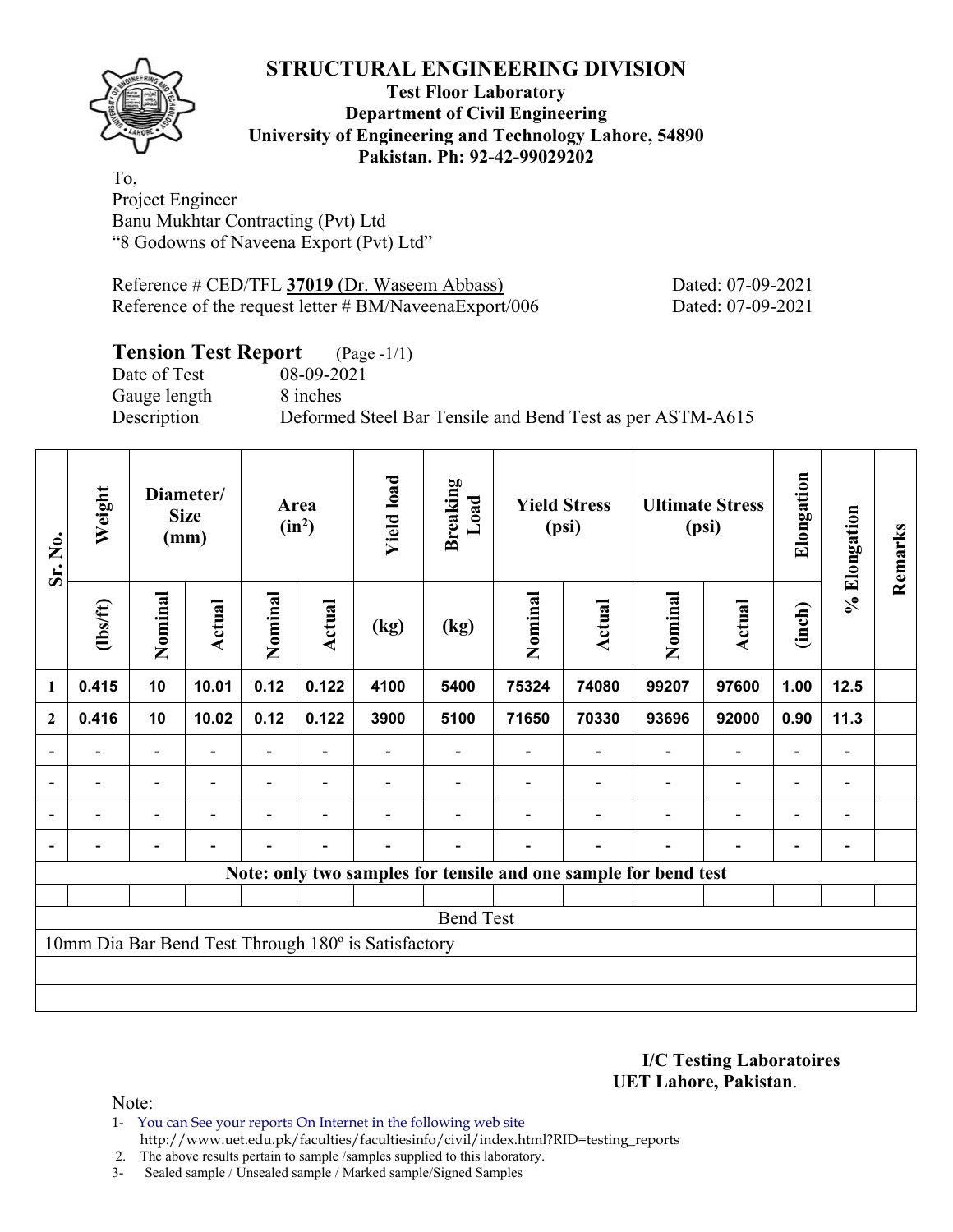

**Test Floor Laboratory Department of Civil Engineering University of Engineering and Technology Lahore, 54890 Pakistan. Ph: 92-42-99029202** 

To, Haji Iqbal Chand Soft Sheikhupura Road

Reference # CED/TFL **37020** (Dr. Waseem Abbass) Dated: 07-09-2021 Reference of the request letter # Nil Dated: 07-09-2021

# **Tension Test Report** (Page -1/1) Date of Test 08-09-2021 Gauge length 8 inches Description Deformed Steel Bar Tensile and Bend Test as per ASTM-A615

| Sr. No.                                           | Weight                                                          | Diameter/<br><b>Size</b> |                          | Area<br>$(in^2)$ |                          | <b>Yield load</b> | <b>Breaking</b><br>Load | <b>Yield Stress</b><br>(psi) |        | <b>Ultimate Stress</b><br>(psi) |                          | Elongation               | % Elongation                 | Remarks |
|---------------------------------------------------|-----------------------------------------------------------------|--------------------------|--------------------------|------------------|--------------------------|-------------------|-------------------------|------------------------------|--------|---------------------------------|--------------------------|--------------------------|------------------------------|---------|
|                                                   | (1bs/ft)                                                        | Nominal<br>$(\#)$        | <b>Actual</b><br>(inch)  | Nominal          | Actual                   | (kg)              | (kg)                    | Nominal                      | Actual | Nominal                         | Actual                   | (inch)                   |                              |         |
| 1                                                 | 0.370                                                           | $\mathbf{3}$             | 0.372                    | 0.11             | 0.109                    | 3700              | 4700                    | 74200                        | 75020  | 94200                           | 95300                    | 1.00                     | 12.5                         |         |
| $\mathbf{2}$                                      | 0.378                                                           | $\mathbf{3}$             | 0.376                    | 0.11             | 0.111                    | 4300              | 5300                    | 86200                        | 85270  | 106200                          | 105100                   | 0.80                     | 10.0                         |         |
|                                                   |                                                                 | $\overline{a}$           |                          |                  |                          |                   |                         |                              |        |                                 | $\overline{\phantom{0}}$ | $\overline{\phantom{0}}$ |                              |         |
| $\blacksquare$                                    |                                                                 | $\blacksquare$           | $\blacksquare$           |                  | $\overline{\phantom{0}}$ |                   |                         |                              |        |                                 | $\overline{\phantom{a}}$ | $\overline{\phantom{a}}$ |                              |         |
|                                                   | -                                                               | $\overline{\phantom{0}}$ |                          |                  | $\overline{\phantom{0}}$ |                   |                         |                              |        |                                 | $\overline{\phantom{0}}$ | $\overline{\phantom{0}}$ | $\qquad \qquad \blacksquare$ |         |
|                                                   |                                                                 | $\overline{\phantom{0}}$ | $\overline{\phantom{0}}$ |                  | $\blacksquare$           |                   |                         |                              |        |                                 | $\overline{a}$           | $\overline{\phantom{0}}$ |                              |         |
|                                                   | Note: only two samples for tensile and one sample for bend test |                          |                          |                  |                          |                   |                         |                              |        |                                 |                          |                          |                              |         |
|                                                   |                                                                 |                          |                          |                  |                          |                   |                         |                              |        |                                 |                          |                          |                              |         |
| <b>Bend Test</b>                                  |                                                                 |                          |                          |                  |                          |                   |                         |                              |        |                                 |                          |                          |                              |         |
| #3 Dia Bar Bend Test Through 180° is Satisfactory |                                                                 |                          |                          |                  |                          |                   |                         |                              |        |                                 |                          |                          |                              |         |
|                                                   |                                                                 |                          |                          |                  |                          |                   |                         |                              |        |                                 |                          |                          |                              |         |
|                                                   |                                                                 |                          |                          |                  |                          |                   |                         |                              |        |                                 |                          |                          |                              |         |

**I/C Testing Laboratoires UET Lahore, Pakistan**.

Note:

1- You can See your reports On Internet in the following web site http://www.uet.edu.pk/faculties/facultiesinfo/civil/index.html?RID=testing\_reports

2. The above results pertain to sample /samples supplied to this laboratory.